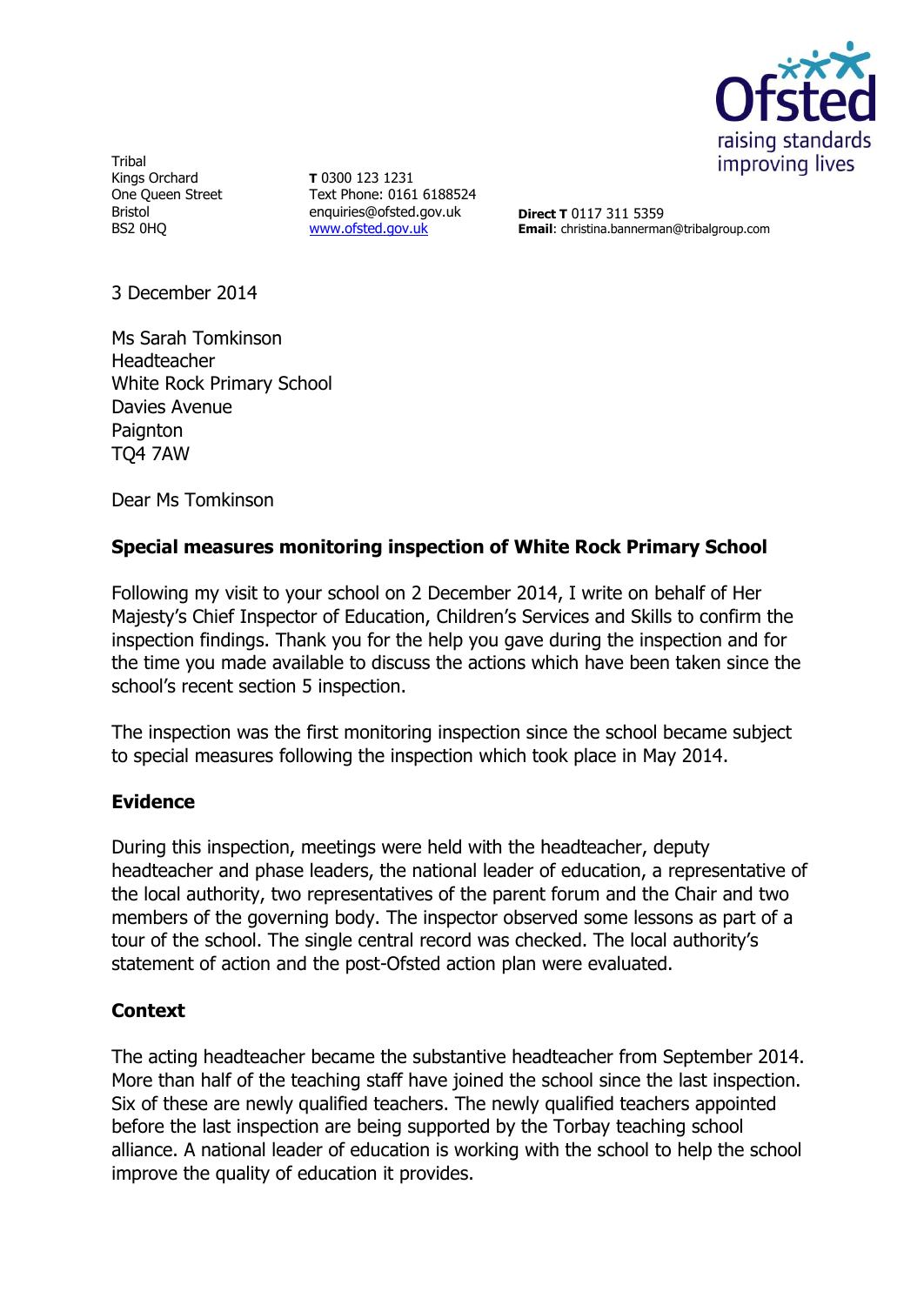

## **The quality of leadership and management at the school**

You have successfully built on the work you started before the last inspection to secure teachers' accountability for improving teaching and pupils' achievement. The teachers leading the subject and phase teams are enthusiastic about the changes that they are implementing. They report a significant upsurge in pupils' attitudes to learning and better standards of work than in recent years.

The tour of the school showed pupils working hard. The thoughtful choice of topics motivates boys to write at length. Teachers are responding well to the high expectations you have of all pupils in their reading, writing and mathematics. Teachers are evaluating pupils' learning at the end of each day, and using this information to improve their next day's lesson planning. The purchase of resources to support learning in lessons, such as tablet computers and reading books, has removed one of the barriers that held pupils back from achieving more. Improvements to the building send a strong message to everyone that you want the best for pupils.

You and the deputy headteacher show an eagerness to work with parents. In turn, parents appreciate your quick and appropriate response to concerns they express either formally through the parents' forum or at other times. Teachers are also playing their part in building the partnership with parents by providing feedback on their child's progress and helpful suggestions.

Governors are clear about the improvements required. The review of governors' effectiveness has identified distinct gaps in how they carry out their responsibility to check on the school's performance. The small team of governors that remain following the review are clear about their next steps to ensure robust challenges to your plans and assess the short-term and long-term benefits for pupils. A pressing priority is to secure oversight of the financial costs of implementing the action plan.

The local authority statement of action builds on the capacity in the school leadership. In the short term it is clear about how the local authority proposes to check on the impact of the consultants working with the school. There is a welldefined plan showing how the local authority expects to sustain the improvement in the future. The plan provides a strong platform for checking progress of the post-Ofsted inspection priorities, with the exception of ensuring that teaching provides greater interest for pupils, particularly boys.

The school's post-inspection action plan responds comprehensively to the priorities set out in the inspection report. The plan identifies specific times to review the impact of planned actions. These reviews are well spaced, allowing time for changes to be secured. The expectations of improvement at these times become increasingly demanding. The plan makes consistent references to subject leaders' strategies to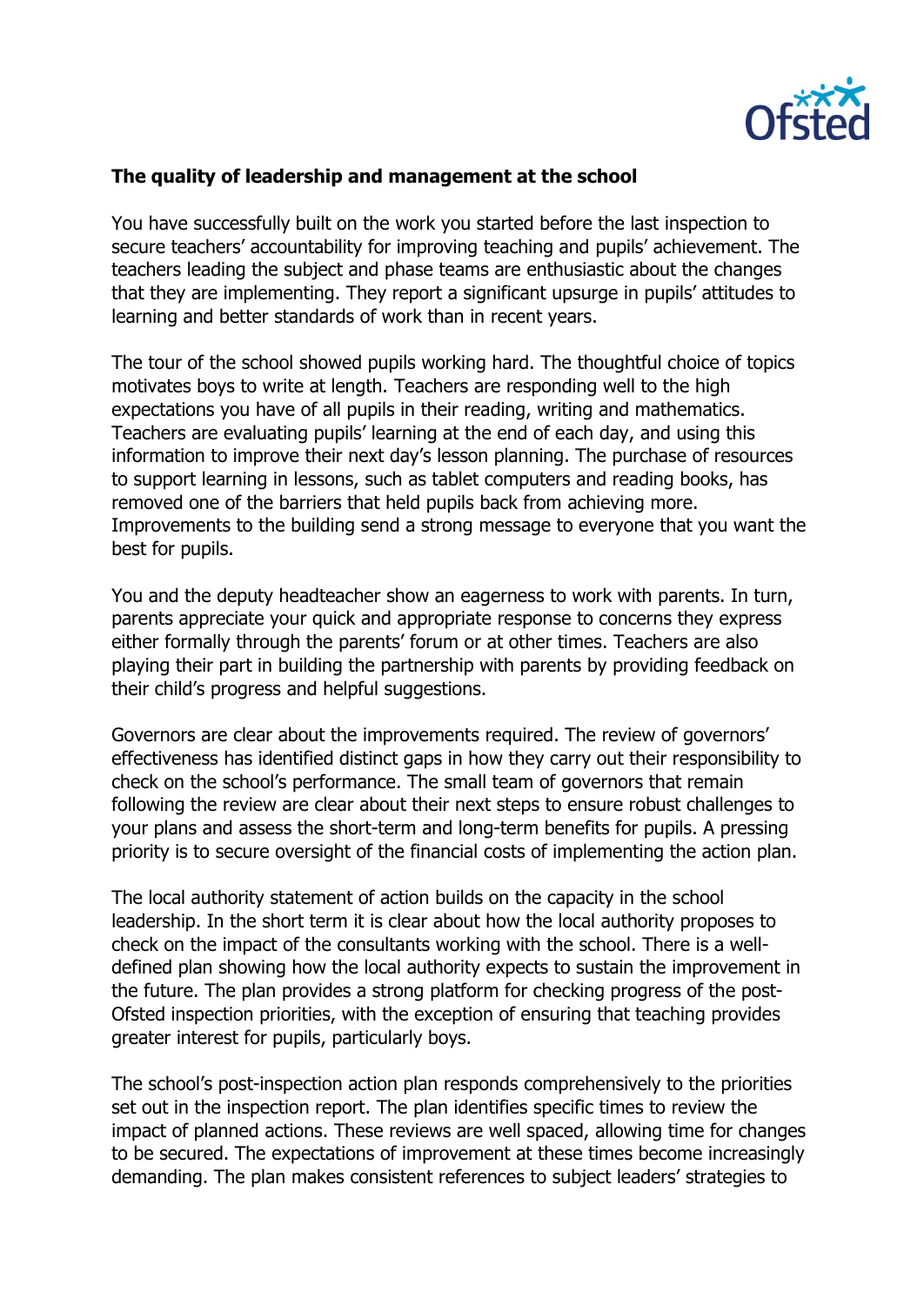

check on the implementation and effectiveness of planned actions. However, the approaches are not well defined for governors to develop their oversight of school leadership.

The effective training of learning support assistants ensures their skills are better used to aid improvements in literacy. The push to ensure all staff are aware of, and active in, improving reading has seen more pupils' reading ages at or exceeding their chronological age. This work combines well with the investment in computer software reading programmes and training all teachers to teach phonics. Many of the disadvantaged pupils are benefitting from this use of the pupil premium funding.

You are demonstrating strong and decisive leadership. You have challenged the teachers to look afresh at how they inspire and encourage pupils to become motivated learners. School leaders undertake an effective combination of lesson observations, reviewing pupils' work and regular checks on attainment. This work allows leaders and staff to review the progress towards ensuring that the quality of teaching is good and that pupils are making stronger progress than in the past.

The national leader of education provides well-constructed guidance to help you maintain the drive for improvement. He has identified, through regularly checking on pupils' progress, the additional support required for staff. The help from the local teaching school and specialist trainers has been timely, particularly for the deputy headteacher to help his management of teaching and learning, and to start to raise expectations of provision in the Early Years Foundation Stage.

You have made it clear to staff how their performance is managed. Teachers who cannot yet match up to these raised expectations are supported well through the professional development programme. The programme is making good use of partnerships with the local teaching school to ensure that the quality of teaching is rapidly improved. There is an effective package of regular support stipulated for newly qualified teachers, to ensure their skills are strengthened and weaker aspects of practice are addressed quickly.

Following the monitoring inspection the following judgements were made:

The local authority's statement of action is fit for purpose.

The school's action plan is fit for purpose.

The school may appoint a newly qualified teacher before the next monitoring inspection.